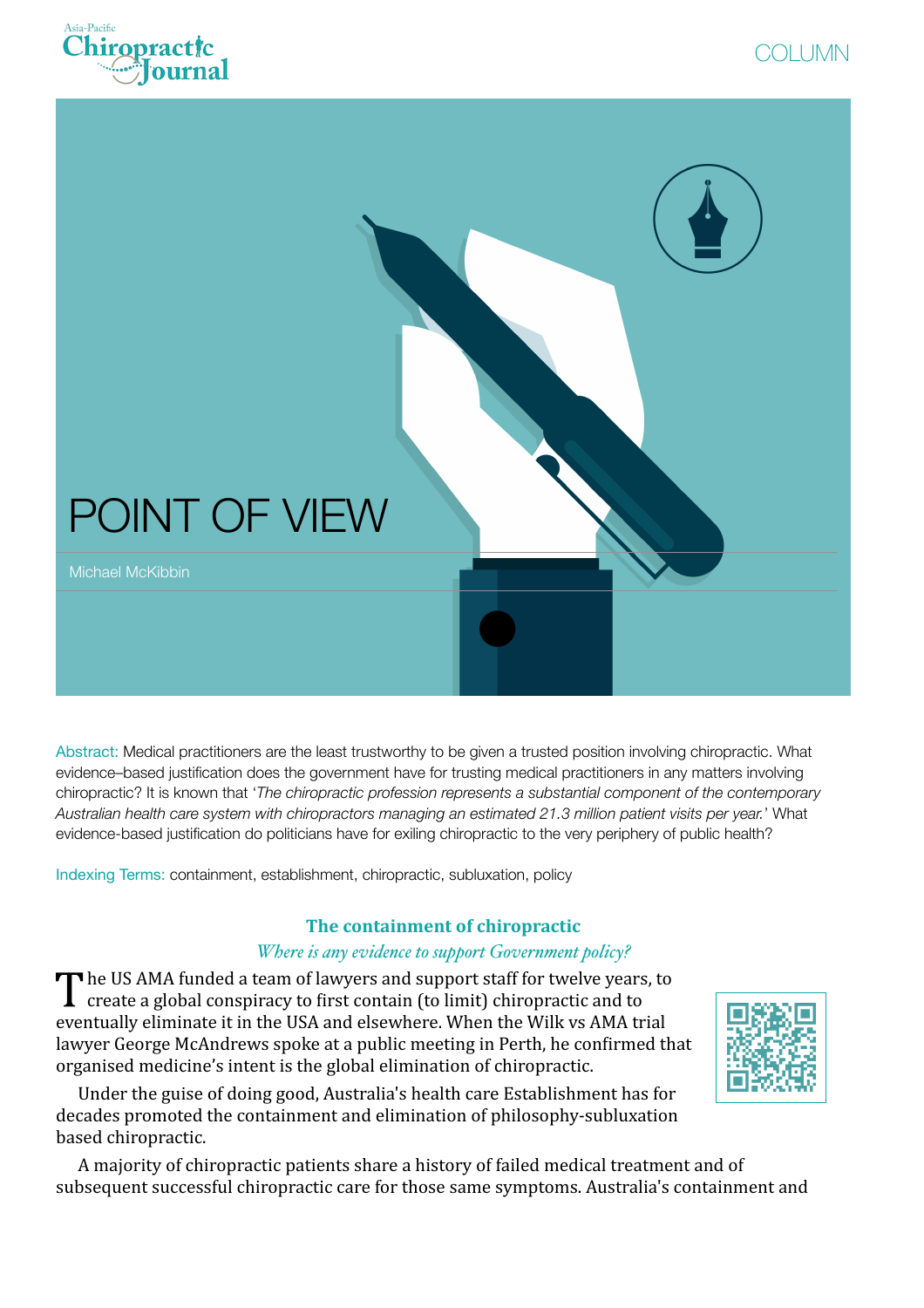the elimination of philosophy-subluxation based chiropractic will deny such patients of that success.

What evidence-based justification do politicians have for denying millions of patients access  $to:$ 

- 1 appropriate chiropractic care, while unnecessarily exposing them to the unnecessary risk of iatrogenic harm?
- 2 adequate direct Medicare funding for chiropractic care?

In 1986 the Australian Medicare Benefits Review Committee stated that by comparison chiropractic led to significant reductions in cost and time lost from work and that chiropractic was more cost effective than traditional medical treatment for LBP (low back pain). That 69% of patients were seeing their medical doctors less often. The Committee recommended that chiropractic care be paid by Medicare.

In light of organised medicine's century long trade war, what evidence-based validation does the government have for trusting a legally qualified medical practitioner, such as a general practitioner or a medical specialist to have monopoly control over if chiropractic can be available under Comcare?

What evidence-based justification does your party have for precluding chiropractic from:

- 1 Publicly funded health education?
- 2 Public health care?
- <span id="page-1-3"></span><span id="page-1-2"></span>3 Direct access to adequate Medicare funding for chiropractic care?

Global organised medicine is waging a century long trade war against chiropractic. A 1979 New Zealand government Report variously described medical opposition to chiropractic as being '*remorseless and unrelenting'* ([1](#page-1-0)) and '*intense and absolute'*. [\(2](#page-1-1))

Hence, medical practitioners are the least trustworthy to be given a trusted position involving chiropractic. What evidence-based justification does the government have for trusting medical practitioners in any matters involving chiropractic?

Direct access to adequate Medicare cover should have been granted to chiropractic patients following Australia's 1977 Webb Report. The Report noted '*the majority of chiropractic patients have attended a medical practitioner for the same specific symptoms they presented to the chiropractor.* .... The majority of patients in those studies had discarded conventional medical *therapy because of failure to obtain relief*. The Report went on to say '*From these data the conclusion must be drawn that is emerging as an established occupation with a large and growing clientele, the majority of whom report high levels of satisfaction with the treatment they received.'* 

Is an evidence-based concern for patient safety, cost, or chiropractic's effectiveness that justifies the government ignoring that Report and still denying direct adequate Medicare funding for chiropractic care?

Please ask your political party through your local member to clearly define and publish the evidence-based specific justification/s for our government denying chiropractic patients direct Medicare funded access for chiropractic care. After all, most voters in your electorate may suffer from occasional spine related symptoms, including back pain.

<span id="page-1-0"></span>[<sup>1</sup>](#page-1-2). New Zealand Commission of Inquiry Chiropractic in New Zealand Report 1979 p. 28.

<span id="page-1-1"></span>[<sup>2</sup>](#page-1-3). New Zealand Commission of Inquiry Chiropractic in New Zealand Report 1979 p. 119.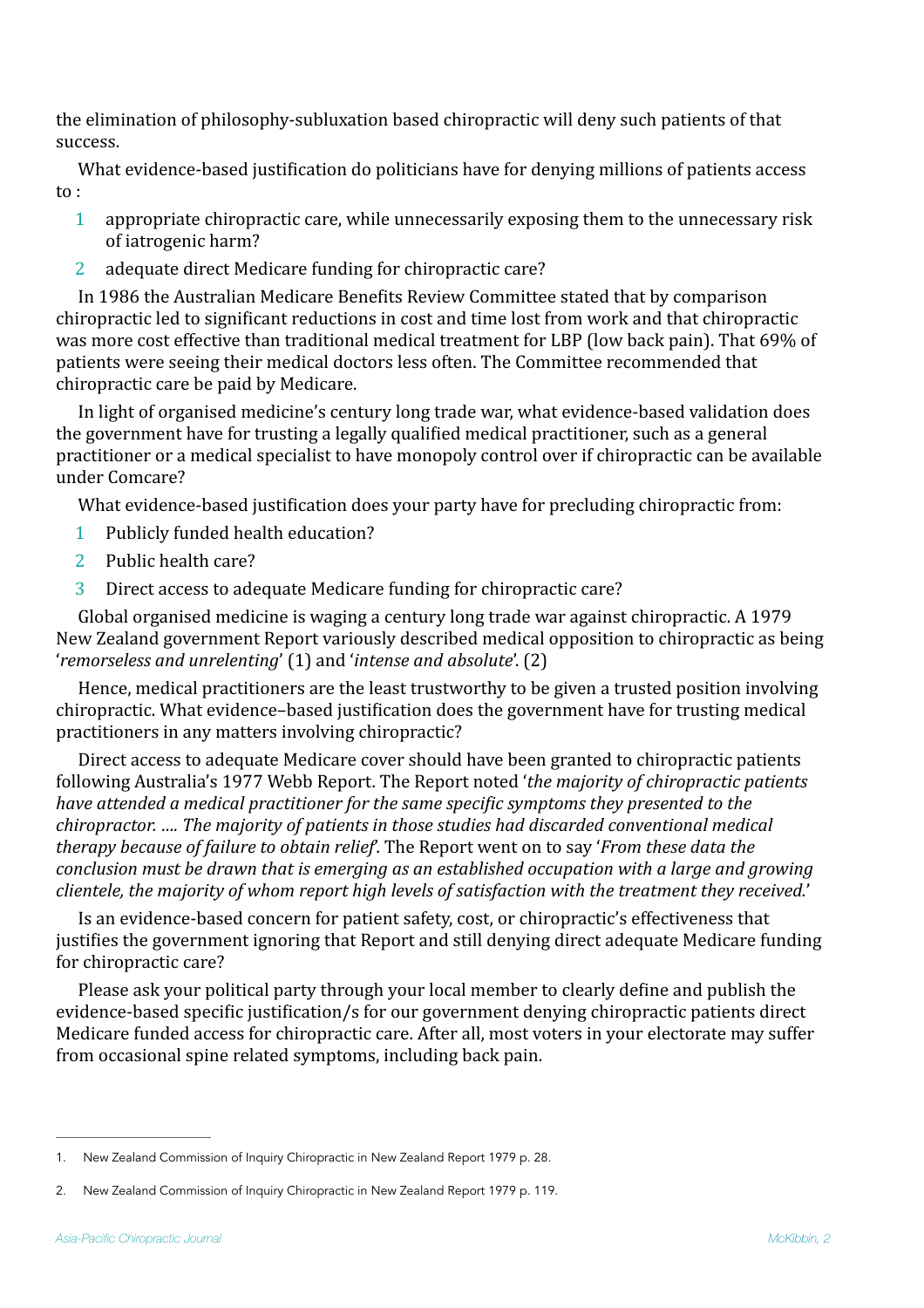## **The question of the iatrogenic toll**

If I treat my symptoms using drugs and/or surgery, I risk harm arising from medical treatment as distinct from my disorder, iatrogenesis, Medicare will reimburse my costs. But if I have a chiropractor correct the cause of my symptoms I avoid iatrogenic risk but forego direct Medicare reimbursement.

Ask your local Member for any evidence-based justification for the government denying public patients direct access to Medicare funded chiropractic care and thus reducing the iatrogenic toll. It is known that '*The chiropractic profession represents a substantial component of the contemporary Australian health care system with chiropractors managing an estimated 21.3 million patient visits per year.'* ([3](#page-2-0))

<span id="page-2-1"></span>What evidence-based justification do politicians have for exiling chiropractic to the very periphery of public health?

Exclusive dealing within health care involves our government imposing trade barriers which exclude competitors from the public health marketplace. According to the ACCC, exclusive dealing is against the law only when it substantially lessens competition.

The containment of chiropractic within private health and its exclusion from public health substantially lessens competition between the medical and the chiropractic profession. What evidence-based justification does the government have for its exclusive dealing with Medicine?

Early in chiropractic's history and in the USA, infringements of the medical profession's exclusive trading rights permitted some 6,000 prosecutions and over 3,000 incarcerations of chiropractors.

In conventional warfare the defence forces assess the enemy's strategic plans. Organised medicine's multi-pronged strategy for this decade's long, continual global trade war is defined in the Iowa Plan. Why has the government supported, rather than opposed this Plan to contain and eliminate chiropractic?

#### **Chiropractic** is ...

... the management of choice for addressing the cause of subluxation related disorders. If subluxations are not corrected they may continue to cause subluxation related symptoms.

Medicine's profit lies in ignoring the subluxations creating the symptoms while continuing to profit from treating the symptom.

Great profit lies in the worlds medical practitioners ignoring the subluxation and for as long as the subluxation causes symptoms to continue using the products and services of multinational pharmacy companies to treat the symptoms.

When the world's chiropractors correct millions of subluxations and those bodies remove the symptoms, global medicine effectively loses a substantial income.

Governments promote and pay for the continuing medical management of subluxation related symptoms, but not for the chiropractic correction of subluxations. That is one of many components of containing chiropractic.

What evidence-based justification does the government have for being a party to containing and eliminating chiropractic?

Please look up the email addresses of your federal and state MPs and email them this request:

*What is the total amount of yearly donations that your party receives directly and indirectly from pharmacy firms and medical associations?* 

<span id="page-2-0"></span>[<sup>3</sup>](#page-2-1). URL https://www.ncbi.nlm.nih.gov/pubmed/28056964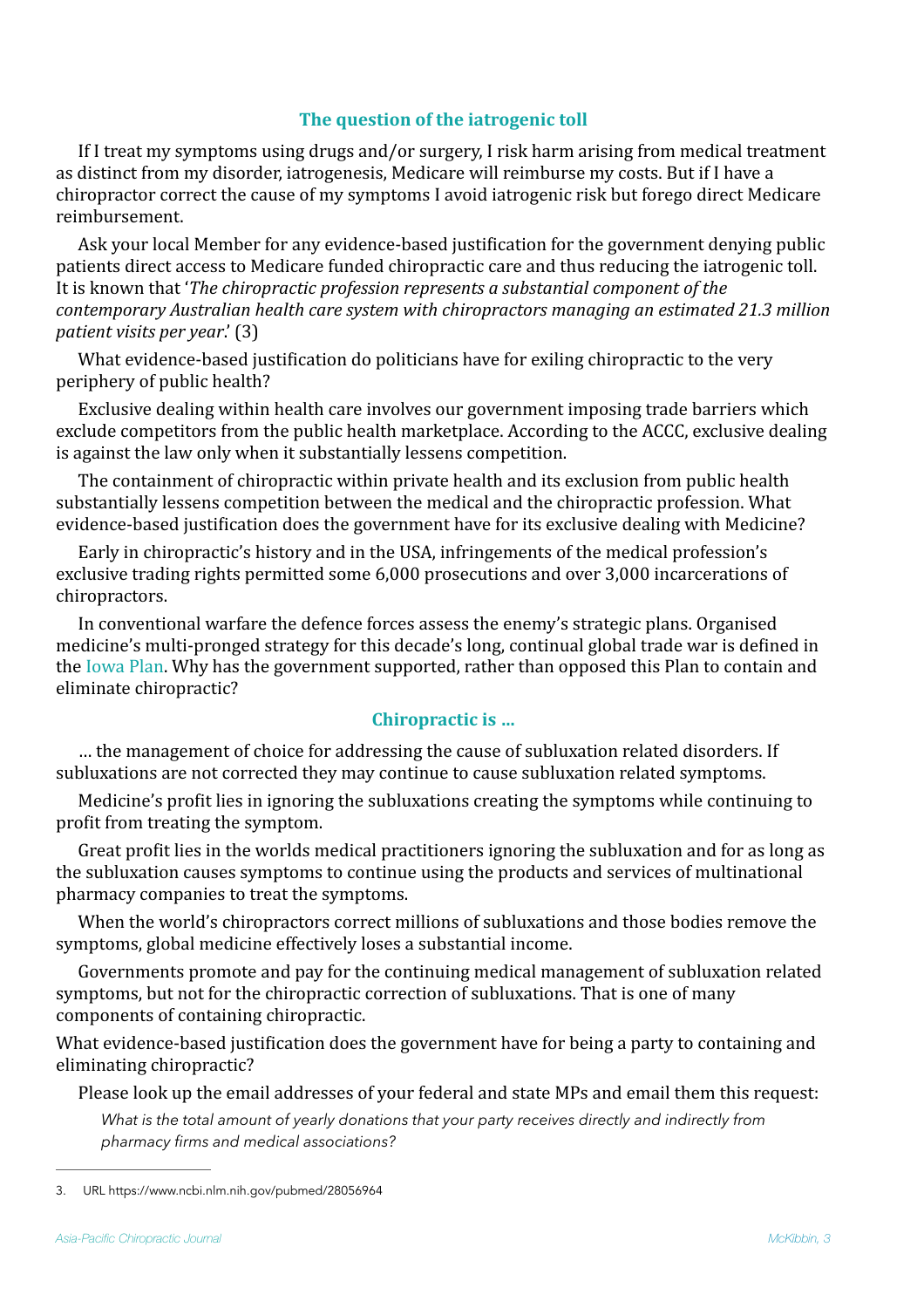During the last century's first half, global medical war on chiropractic, organised medicine denied the existence of subluxations and medical spinal manipulators were extremely rare. Later, marketing surveys such as the Webb Inquiry revealed a large flow of patients from medicine in the public health market to competing professions in the private health marketplace. A 1998 study published in the New England Journal of Medicine reported chiropractic as the most used non-medical treatment (15.7%) (Astin, 1998) Competition created a necessity for the provision of manipulation by medical practitioners and physiotherapists.

Webb recommended *'The introduction of spinal manipulation currently into undergraduate physiotherapy curricula will stimulate further interest in this form of therapy. This, combined with the opportunity for further postgraduate study and status, will increase the numbers of spinal manipulators in Australia. The numbers, however, are unlikely to be sufficient to supplant chiropractors, although the latter vocation will be more vulnerable with its monopoly broken.'* 

#### **Subluxation by another name**

In an audacious 180-degree about turn from rejecting the existence of subluxations, medical manipulators now refer to them as *manipulable lesions*.

Chiropractors have five years of university education prior to doing what chiropractors do. The government gifted physiotherapists and medical practitioners with a legal right to do that without requiring even just one day's extra education, let alone a formal equivalent qualification.

In this instance *'equivalent qualification'* equates with the gold standard demanded by governments to register as a chiropractor as well as its provider's level of postgraduate qualification and clinical competency to practice what chiropractors do.

What evidence-based information permits the government to require five years of chiropractic education and no equivalent qualification in what chiropractors do, for medical manipulators?

Australia's medical practitioners are specifically and highly trained in pharmaceutical medicine. For decades medical spokespersons rejected natural health care such as traditional Chinese medicine, chiropractic, osteopathy, naturopathy etc.

Why are medical practitioners now able to freely adopt health care procedures developed, perfected and integrated into distinct health professions without any specific training and qualifications in these procedures?

The medical profession treats subluxation related symptoms with drugs and/or surgery. Chiropractors locate and correct the subluxation alleviating what is causing the symptoms.

Chiropractic is the correct management for subluxation related disorders. The government incorrectly lists chiropractic among allied health professionals, as if it is allied with Medicine.

What evidence-based information justifies the government referring to chiropractic as '*alternative'*?

The purpose of Australia's National Law and current regulations governing chiropractic is to protect patients while ensuring direct access to comparatively safe, appropriate care. When compared to Australia's iatrogenic death toll the National Law should ensure all patients who have subluxation related disorders are to be referred for comparatively safe, appropriate chiropractic care.

The government health and welfare workforces deliver diverse services through many private and public organisations. Combined, there are more than 1 million people employed in this delivery of health and welfare services in Australia.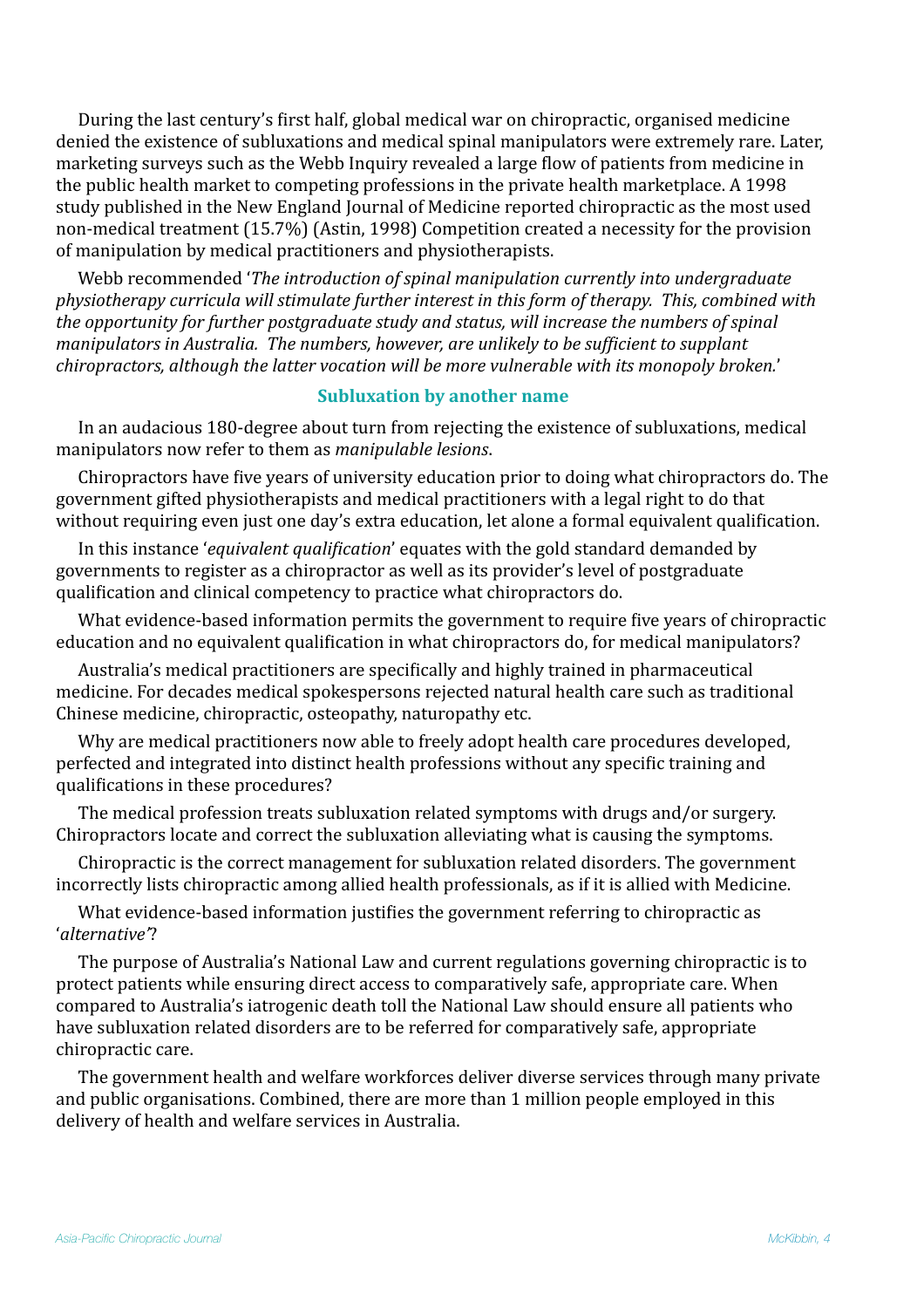## **The inequity**

To register as a chiropractor, the government requires the completion of a five year university level course in chiropractic and supporting sciences. However once registered, the new chiropractor faces a career long preclusion from all government funded public health care facilities and government employment. Is this equitable?

What evidence-based justification does the government have for that discrimination? Australia's taxpayers fund public health education programs as well as the general media educate about the public medically aligned health care. Why do all of the government's health education programs preclude chiropractic?

Decades of preclusion caused chiropractors to educate our own patients by publishing information arising from both our own clinical experiences and patient experiences. Without any published evidence of harm, Australia's health care regulators used the bogus device that this information is non-evidence-based to ban chiropractors from publish that information.

Since chiropractic's beginning, non-evidence-based symptoms and disorders have responded well to chiropractic care. The current regulations and National Law combine to betray, rather than to protect, both the public interest and the health interests of patients who have non-evidence based subluxation-related disorders.

Ask your local member to provide the evidence-based justification for stopping chiropractors from publishing any of the vast array of non-evidence-based subluxation-related disorders that respond well to chiropractic.

#### **More on iatrogenesis**

Prime Ministers proclaim that the first duty of government is to protect our people. In his 1976 book '*Iatrogenesis*', Medical Nemesis Ivan Illich warned that '*the medical establishment has become a* major threat to health'. The book's name for this new epidemic, comes from *jatros*, the Greek word for '*physician*', and *genesis*, meaning '*origin'*.

In his 1995 book *Bad Medicine* Australian investigative journalist John Archer used some of the medical data about iatrogenesis to guesstimate that Australia has some 50,000 iatrogenic deaths per vear: 'An epidemic which could effect up to 750,000 people and result in 50,000 deaths annually deserves to be a top research priority.'

50,000 iatrogenic deaths per year should have triggered a reliable, efficient reporting system within public health that provides for the annual publication of Australia's true total iatrogenic death toll. What evidence-based justification does the government have for not collecting and publishing Australia's true total annual iatrogenic death toll?

Australia's true total iatrogenic death toll appears to rank among the top three causes of death. Iatrogenic deaths are not included among our top 10 causes of death Apparently Australia's government permits contrivances that adequately conceal the true total iatrogenic death toll.

What evidence-based justification does the government have for not collecting and publishing a true, accurate account of Australia's annual iatrogenic death toll?

Do you support legalising the requirement that the medical registration Board must hold their registrants responsible to report all instances of deaths due to medical treatment as distinct from the patient's disorder? Yes  $\lceil \ \rceil$  No  $\lceil \ \rceil$  If '*No*, why?

Do you support legalising the requirement that in all instances of deaths due to medical treatment as distinct from the patient's disorder death certificates must reflect the truth? Yes  $\lceil \cdot \rceil$  $\overline{N}$ o $\overline{)}$  If '*No*', why?